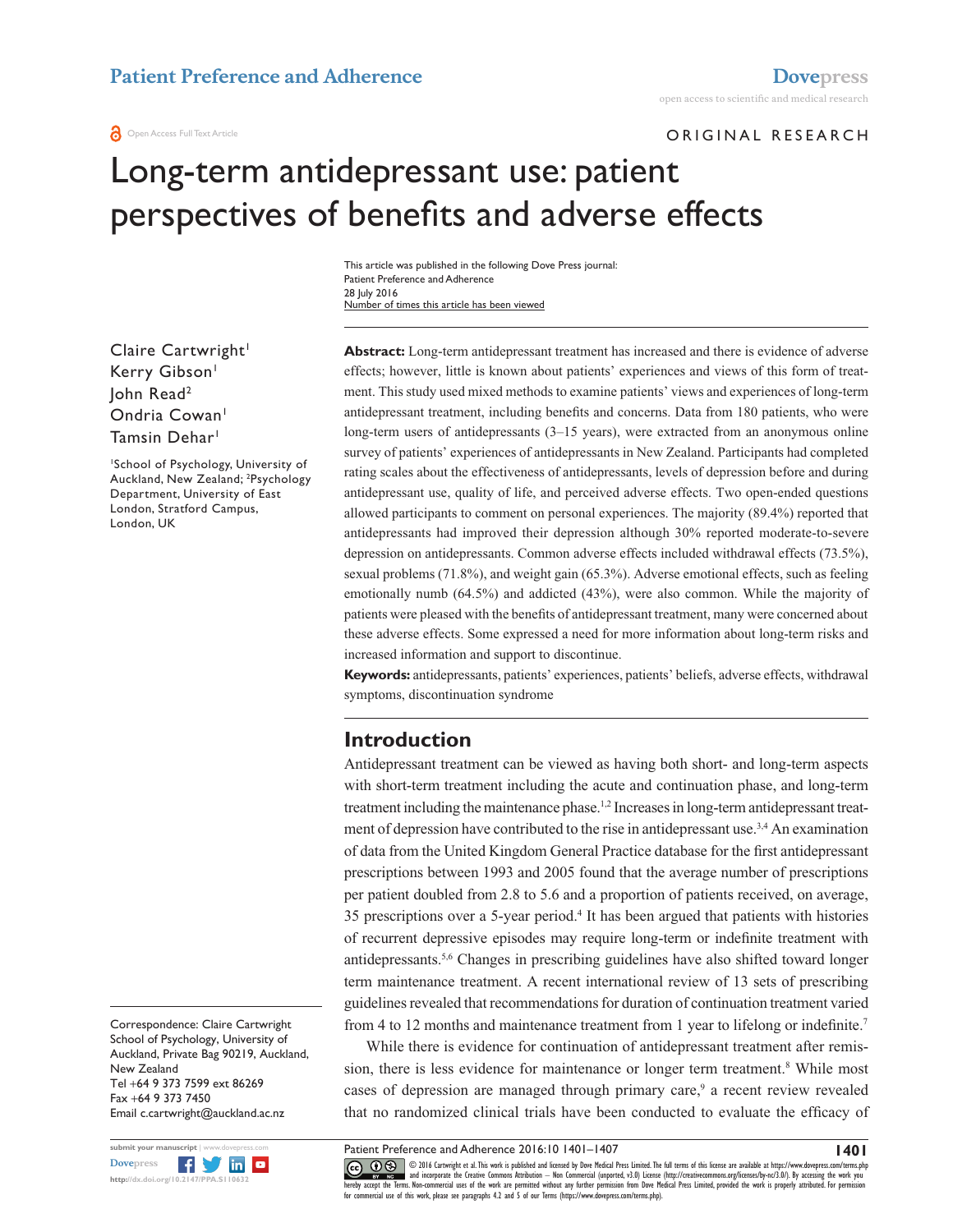long-term treatment in primary care.<sup>10</sup> However, a review of 14 naturalistic studies of long-term treatment for depression over 10 years found that outcomes for depressed patients were poor, with multiple relapses and large variability, both within and between individuals.<sup>10</sup> Patients in nondrug-treated samples did not show worse outcomes, while some had superior outcomes. Furthermore, a study of antidepressant use over 2 years in primary and secondary clinical care found high rates of recurrence (60%–63%) in patients continuously using adequate dosages of antidepressants.<sup>11</sup> Patients not treated with antidepressants after remission had the lowest recurrence rate  $(26\%)$ .<sup>11</sup>

A recent investigation of patient-perceived side effects in the Netherlands found that 63% of patients reported, on average, 2.9% side effects during the 1–2 years of follow-up period.12 The researchers used a 12-item shortened version of the Antidepressant Side-Effect Checklist that included insomnia, sleepiness during the day, restlessness, muscle spasms/twitching, dry mouth, profuse sweating, sexual disorders, nausea, constipation, diarrhea, weight gain, and dizziness.12 The most frequently reported side effects for selective serotonin reuptake inhibitors (SSRIs) were dry mouth, profuse sweating, sexual dysfunction, and weight gain.12 Two recent reviews of research in this area concluded that discontinuation effects, sexual dysfunction, weight gain, and sleep disturbance (multiple long-wake periods) are adverse effects of long-term SSRI use.13,14 There is also increased risks of osteoporosis and fracture, bleeding disorders, hyponatremia,<sup>13,14</sup> and diabetes mellitus.<sup>15</sup>

It is also important to note that qualitative research has revealed a range of emotional adverse effects that are not investigated in the majority of studies, including the study mentioned earlier.12 A literature review of research into patients' perspectives of antidepressants found that these included sedative-type effects, emotional blunting, and emotional instability.<sup>16</sup> These adverse effects are often not investigated and are not mentioned, both on drug packaging and in advertising.17 Hence, adverse effects that impact emotional well-being are often ignored.

The data for this study came from a large online survey of patients' experiences of antidepressants in New Zealand  $(N=1,829)$ .<sup>18</sup> This survey aimed to gain insight into patients' perspectives of antidepressant medication. Approximately 50% of participants reported being on antidepressants for  $\geq$ 3 years. Those who had used antidepressants for  $>3$  years reported more severe side effects, including "weight gain", "addiction", "feeling not like myself", "withdrawal symptoms", and "suicidality", than those who had been on antidepressants for  $\leq$  years.<sup>18</sup>

Little is known about patients' perspectives on long-term antidepressant use. To gain insight into patients' experiences of the benefits and problems associated with this form of treatment, this study examines the experiences of patients who participated in the New Zealand survey and first began using antidepressants in the 1997–2001 period. It asks the following questions: What are the patient-perceived benefits of long-term antidepressant use? What are the patientperceived risks or concerns about long-term use?

# **Methods**

## Instruments and procedure

Ethics approval was given for the original survey by the University of Auckland Human Subjects Ethics Committee (Ref: 7340). The original anonymous online survey was advertised through the New Zealand media. Consent was indicated by participation in the anonymous survey. Criteria for participation included having used an antidepressant in the previous 5 years and being 18 years of age or older. Participants completed rating scales, including levels of depression before and during antidepressant treatment, perceived effectiveness of antidepressants, perceived impact on the quality of life, and perceived adverse effects. The survey also contained open-ended questions. These included the following:

- 1. Could you please complete this sentence or paragraph: "In my life, antidepressants have been….?"
- 2. If there is anything you would like to say about your experiences of antidepressants, please write about this in the box below.

Further information about the study methods is available from the original study.<sup>14</sup>

Researchers have used various criteria in the study of long-term antidepressant treatment, including 18 months,<sup>18</sup> 2 years,<sup>11</sup> and  $\geq$ 10 years.<sup>12</sup> The original survey provided a series of options in terms of the length of antidepressant use. The maximum available to participants was  $\geq$ 3 years. To access a subgroup of participants who had used antidepressants for longer term, the criteria for participation in this study were having begun antidepressant treatment between 1997 and 2001, having used antidepressants in the 5 years before completing the survey, and having used antidepressants for a minimum of 3 years. Participants in the original (and current) study who reported using medications that were not antidepressants were excluded from the study.

# **Participants**

The participants in the study were 180 adults (Table 1). Of these, 149 were prescribed antidepressants by their general practitioner and 31 by a psychiatrist. Some participants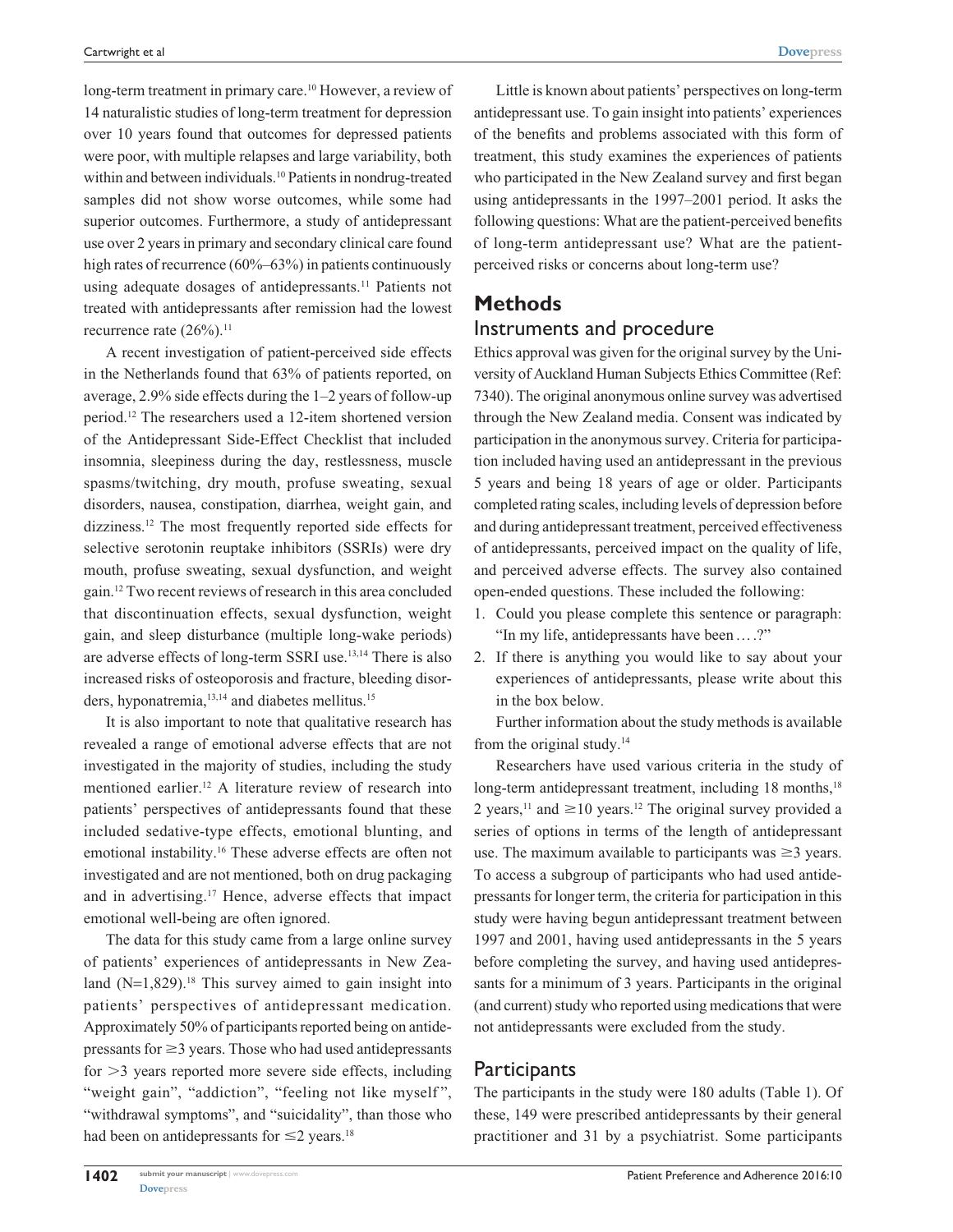#### **Table 1** Participant characteristics

| <b>Variable</b>            | $N=180$ | $(\%)$ |  |  |
|----------------------------|---------|--------|--|--|
| Age, years                 |         |        |  |  |
| $18 - 25$                  |         | (0.5)  |  |  |
| $26 - 35$                  | 45      | (25.0) |  |  |
| $36 - 45$                  | 54      | (29.5) |  |  |
| $46 - 55$                  | 51      | (28.3) |  |  |
| $56 - 65$                  | 25      | (13.7) |  |  |
| $66+$                      | 5       | (2.7)  |  |  |
| Sex                        |         |        |  |  |
| Female                     | 43      | (79.4) |  |  |
| Male                       | 37      | (20.6) |  |  |
| Taking antidepressants     | 151     | (83.8) |  |  |
| Not taking antidepressants | 29      | (16.2) |  |  |

noted in their written comments how many years they had been on antidepressants. The available data indicates that the participants in this study were on antidepressant medication for 3–15 years. The most commonly prescribed antidepressants were citalopram (23%), venlafaxine (18%), paroxetine (13%), 21 fluoxetine (13%), loxamine (7%), and nortriptyline (3%).

# Data analysis

Descriptive statistics were calculated for the quantitative data from the rating scales using IBM SPSS Statistics for Windows, Version 20.0 (IBM Corporation, Armonk, NY, USA).

Qualitative data from both open-ended questions were combined – all participants  $(N=180)$  answered the first question, and 108 participants the second. A categorical analysis, based on the methods described by Bowling,<sup>19</sup> was conducted on the qualitative data. All the data were read and reread to develop an understanding of the views and experiences expressed. Patterns were examined in the combined data set by the first, fourth, and fifth authors independently. Three main categories of response were identified by each of the authors. These included a category of positive statements about the benefits of antidepressants, a category of statements about the problematic aspects, and a third category of statements regarding other concerns and preferences. These were further examined for subcategories. The data were then entered into SPSS 20 and the frequencies for each category and subcategory were calculated.

# **Results**

# Levels of depression and quality of life

As can be seen from Table 2, the respondents reported an overall improvement in levels of depression and quality of life while on antidepressants, although 30.7% reported moderate-to-severe depression while on antidepressants.

**Table 2** Participant ratings of levels of depression and quality of life before and during antidepressant treatment

| Variable                                                   | $(\%)$ |        |
|------------------------------------------------------------|--------|--------|
| Level of depression in year before taking antidepressants  |        |        |
| Not at all                                                 | 7      | (3.9)  |
| Mild                                                       | 22     | (12.2) |
| Moderate                                                   | 66     | (37.0) |
| Severe                                                     | 85     | (47.0) |
| Did antidepressants reduce depression                      |        |        |
| Yes                                                        | 160    | (89.4) |
| No                                                         | 19     | (10.6) |
| Quality of life while taking antidepressants               |        |        |
| Greatly improved                                           | 97     | (53.9) |
| Slightly improved                                          | 65     | (31.6) |
| Unchanged                                                  | 5      | (2.8)  |
| Slightly worse                                             | 4      | (2.2)  |
| A lot worse                                                | 9      | (5.0)  |
| Level of depression while taking antidepressants $(n=179)$ |        |        |
| Not at all                                                 | 35     | (19.6) |
| Mild                                                       | 89     | (49.7) |
| Moderate                                                   | 39     | (21.8) |
| Severe                                                     | 16     | (8.9)  |

# Adverse effects

Ten adverse effects were reported by more than half of the participants (Table 3). The five most commonly selected adverse effects were withdrawal effects (73.5%), sexual difficulties (71.8%), weight gain (65.3%), feeling emotionally numb (64.5%), and failure to reach orgasm (64.5%). Between 36% and 57% of respondents experienced these adverse effects at either a moderate or severe level. Participants also reported a number of other emotional effects, including "feeling not like myself" (54.4%), "reduced positive feelings" (45.6%), "caring less about others" (36.4%), and "suicidality" (36%).

# Qualitative analysis

As outlined in the "Methods" section, three main categories of response were defined from the analysis of the combined qualitative data set. An overview is presented in Table 4.

### They helped me to cope with life

Just over two-thirds of participants wrote that antidepressants had helped them to get by or cope, and around one-fifth thought that they had functioned well as a result of being on an antidepressant.

As one participant said,

A necessary part of life that makes it easier to cope with the dramas that life gives me. Over the past few years I have experienced several major life events […] I do not think I would have coped with these events without the use of antidepressants. [P. 60].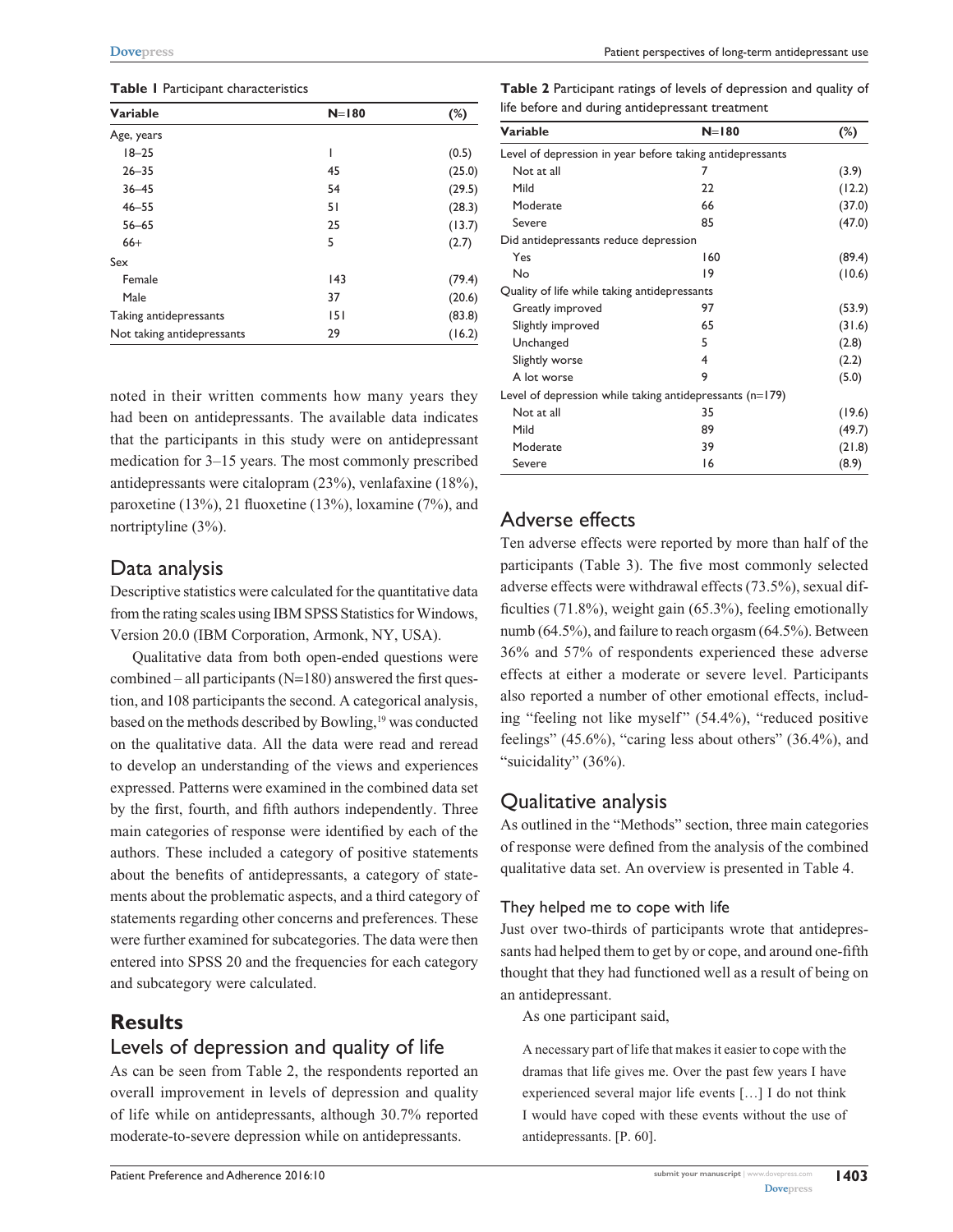#### **Table 3** Participant ratings of adverse effects

| <b>Adverse effects</b>    | Number of<br>responses | Any level    |        | Mild |        | Moderate |        | <b>Severe</b> |        |
|---------------------------|------------------------|--------------|--------|------|--------|----------|--------|---------------|--------|
|                           |                        | N            | $(\%)$ | N    | $(\%)$ | N        | $(\%)$ | N             | $(\%)$ |
| Withdrawal effects        | 155                    | $ $  4       | (73.5) | 26   | (16.8) | 36       | (23.2) | 52            | (33.5) |
| Sexual difficulties       | 174                    | 125          | (71.8) | 48   | (27.6) | 46       | (26.4) | 31            | (17.8) |
| Weight gain               | 170                    | $\mathbf{H}$ | (65.3) | 45   | (26.5) | 42       | (24.7) | 24            | (14.1) |
| Feeling emotionally numb  | 169                    | 109          | (64.5) | 48   | (28.4) | 44       | (26.0) | 17            | (10.1) |
| Failure to reach orgasm   | 172                    | $\mathbf{H}$ | (64.5) | 29   | (16.9) | 50       | (29.1) | 32            | (18.6) |
| Dry mouth                 | 172                    | 100          | (58.1) | 45   | (26.2) | 32       | (18.6) | 23            | (13.4) |
| Agitation                 | 167                    | 92           | (55.1) | 51   | (30.5) | 29       | (17.4) | 2             | (7.2)  |
| <b>Drowsiness</b>         | 173                    | 95           | (54.9) | 44   | (25.4) | 38       | (22.0) | 3             | (7.5)  |
| Feeling not like myself   | 169                    | 92           | (54.4) | 53   | (31.4) | 26       | (15.4) | 3             | (7.7)  |
| <b>Dizziness</b>          | 173                    | 92           | (53.2) | 58   | (33.5) | 26       | (15.0) | 8             | (4.6)  |
| Reduced positive feelings | 7                      | 78           | (45.6) | 45   | (26.3) | 20       | (11.7) | 3             | (7.6)  |
| Addiction                 | 165                    | 71           | (43.0) | 26   | (15.8) | 22       | (13.3) | 23            | (13.9) |
| Headaches                 | 170                    | 72           | (42.4) | 39   | (22.9) | 21       | (12.4) | 12            | (7.1)  |
| Caring less about others  | 165                    | 60           | (36.4) | 40   | (24.2) | П        | (6.7)  | 9             | (5.5)  |
| Suicidality               | 172                    | 62           | (36.0) | 30   | (17.4) | 15       | (8.7)  | 17            | (9.9)  |
| Nausea                    | 167                    | 60           | (35.9) | 40   | (24.0) | 16       | (9.6)  | 4             | (2.4)  |
| <b>Tremors</b>            | 173                    | 57           | (32.9) | 36   | (20.8) | 9        | (5.2)  | 2             | (6.9)  |
| Feeling aggressive        | 7                      | 54           | (31.6) | 31   | (18.1) | 4        | (8.2)  | 9             | (5.3)  |
| Diarrhea                  | 163                    | 41           | (25.2) | 23   | (14.1) | 4        | (8.6)  | 4             | (2.5)  |
| Weight loss               | 157                    | 24           | (15.3) | 3    | (8.3)  | 7        | (4.5)  | 4             | (2.5)  |

One woman talked about her perception that the antidepressants helped her to have a "normal life":

In my life antidepressants have been very useful. I am now a very functional human being and can lead an absolutely normal life with no problems whatsoever. [P. 7].

#### Problems with antidepressants

In this category, participants wrote mainly about a long process of finding an antidepressant that "worked", problems

#### **Table 4** Categories of qualitative responses

| <b>Categories of response</b>            | Frequency (%)<br>$(N=180)$ |  |  |
|------------------------------------------|----------------------------|--|--|
| They helped me cope with life            |                            |  |  |
| Help to get by                           | 64.4                       |  |  |
| Help to function well                    | 21.7                       |  |  |
| <b>Problems with antidepressants</b>     |                            |  |  |
| Withdrawal                               | 21.1                       |  |  |
| Impact on self                           | 17.8                       |  |  |
| Long process                             | 18.3                       |  |  |
| Ineffective                              | 8.9                        |  |  |
| Not worked                               | 6.1                        |  |  |
| Made life worse                          | 4.4                        |  |  |
| Other adverse effects                    | 18.9                       |  |  |
| <b>Beyond antidepressants</b>            |                            |  |  |
| The importance of alternative treatments | 26.1                       |  |  |
| Need accurate or more information        | $  \cdot  $                |  |  |
| Prescriber roles                         | 15.6                       |  |  |
| Want to stop                             | $\mathsf{H}.\mathsf{I}$    |  |  |

with discontinuation, the negative impact of antidepressants on views of self, and other adverse effects.

Some participants talked about the years it took to find an antidepressant that was effective for them.

It did, however, take many years of trying different types of antidepressants before I found one that seemed to work for me and had few side effects or side effects that were manageable. [P. 133].

As noted earlier, 74% of participants reported problems with withdrawal symptoms and 21% wrote about problems with withdrawal in the open-ended questions. Some commented that they had not been informed about the difficulties of withdrawing from antidepressants after long-term use.

I was never informed by doctors of long-term side effects or addiction/development of tolerance and went through extremely severe withdrawal symptoms attempting to get off (suicidal level depression). Only by persisting through terrible suffering did I wean myself off. [P. 98].

Some felt unable to discontinue antidepressant treatment as a result. For the woman below, this resulted in a lack of options with regard to managing her depression.

While there is no doubt I am better on this medication, the adverse effects have been devastating – when I have tried to withdraw with "head zaps", agitation, insomnia and mood changes. This means that I do not have the option of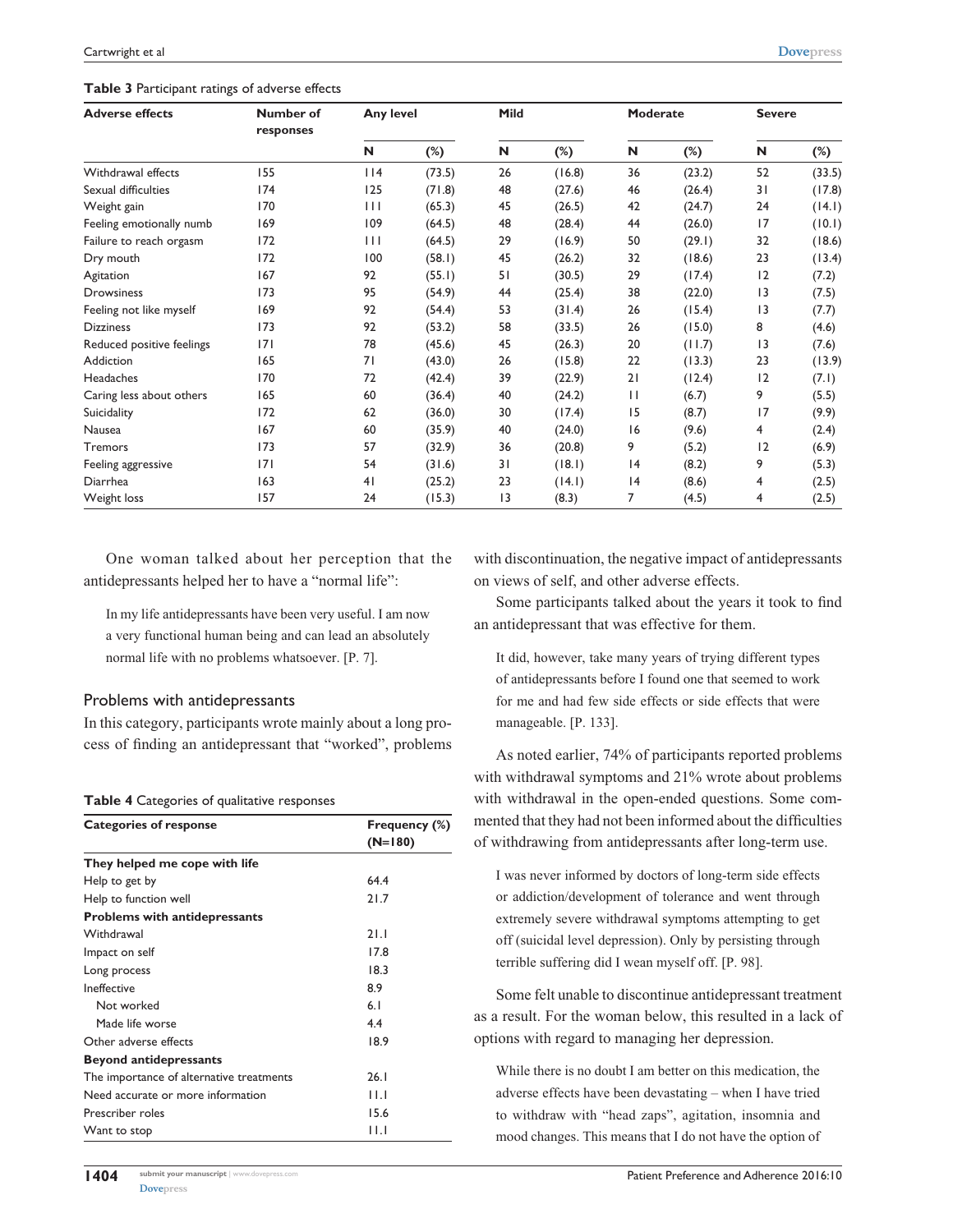managing the depression any other way because I have a problem coming off this medication. [P. 102].

Some talked about the ways in which taking antidepressants impacted their views of themselves. This included feeling abnormal for needing an antidepressant and having difficulty knowing what is "actually me" as opposed to the effects of the antidepressant.

I have been on them for so long now that I'm not sure how much of myself is actually me and how much is the antidepressant. [P. 56].

One woman wrote about a number of these concerns, including the impact of long-term use on her brain.

Have now been taking SSRIs for better part of 15 years. Whenever I have tried to stop, I find I "relapse" or experience withdrawal symptoms. I worry that my brain chemistry has been permanently affected, so I now feel I cannot be "normal" without them […] I try to get off them but can't seem to do it, no matter how slowly I wean myself off. [P. 80].

Other adverse effects written about by participants included increases in numbing or emotional bluntness, suicidality, weight gain, and sexual problems.

Something I have been told to take but I do not like them. They numb all your feelings, both positive and negative. [P. 55].

I have been permanently damaged sexually by the drugs. [P. 98].

I have tried numerous antidepressants with severe side effects […] when on some of them my mood has lowered to feeling suicidal. [P. 125].

# Beyond antidepressants

Participants reflected on a number of concerns, including the importance of receiving therapy, the need for accurate and full information about long-term use, and the role of prescribers. Of these participants, 26% wrote about alternatives to antidepressants. Some commented that antidepressants are not the only alternative that can help with recovery.

Antidepressants are seen as a cure all and this forgets all the other things that help. [P. 56].

Antidepressants in combination with moderate amounts of exercise, flexible working hours, meditation/mindfulness and supportive relationships are key for me to maintain wellness in my life. [P. 133].

Thirty participants (17%) also wrote about the importance of therapy or counseling as part of their treatment. As the participants below said,

I believe the antidepressants helped, but I needed a counsellor to help me work through some of the causes […] I had been depressed on and off since teenage years. CBT has given me the skills to cope with life on a daily basis without drugs (most of the time). [P. 89].

I believe that I did have depression and that it was a result of a series of stressful experiences over a long duration. Affordable access to a psychologist would have negated the requirement for medication. What resolved my depression in the end was visiting a psychologist regularly over a couple of years […] this was very expensive, but worth it. [P. 65].

Some also expressed frustration that the therapy was not more easily available. As one prescriber who had used antidepressants said,

Unfortunately there is great difficulty and cost in getting alternative therapies (eg, good quality CBT). It is cheaper, easier and more convenient to reach for the prescription pad. I know this because I am a prescriber! [P. 111].

As well as writing about alternatives to antidepressants, some participants commented on valuing the general practitioner's role. Others commented on the lack of information that was provided on long-term effects, including withdrawal effects.

I was never fully informed of all side effects, short or longterm. I have kept the information I receive when prescribed when is minimal/basic.[…] I am now only this and last year finding out the permanent damage from medication that the prescriber knew about but didn't tell me. If I had been more fully informed I would not have taken the medication for a long time or at all. [P. 122].

There is a lack of consumer-based information of personal experiences of antidepressants especially coming off and what is happening when an adverse relapse conditions kicks in; that is, how to withdraw safely. Also lack of info on long-term physical effects of staying on antidepressants. [P. 141].

Comments also addressed the perceived need for more support from prescribers with regard to discontinuation of antidepressants.

The difficulty of getting off has been a tough road and taken me years of trying and is something that doctors could be more knowledgeable of and supportive with. [P. 72].

# **Discussion**

The majority of patients in this study believed that antidepressants alleviated their depression and improved their quality of life to some degree, although 30% reported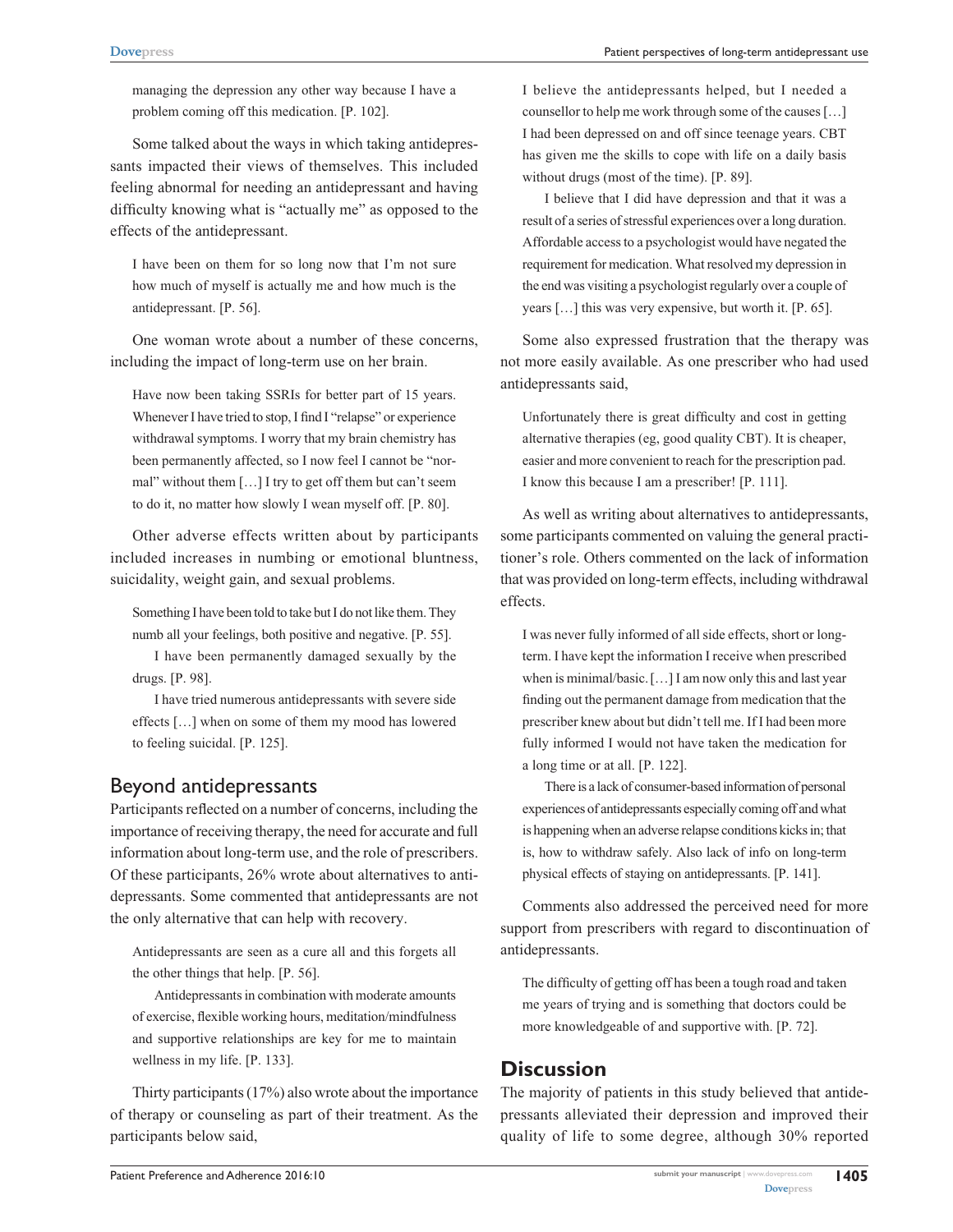moderate-to-severe depression while using antidepressants. As reported in 2013, experiences of adverse effects were common.<sup>12</sup> However, Bet et al's study<sup>12</sup> did not examine the adverse emotional effects reported in this study nor did it examine the patients' reports of withdrawal symptoms.

Some patients in this study were particularly concerned about severe withdrawal symptoms that undermined their confidence to discontinue should they wish to and therefore limited their choices. In line with this, 45% patients also believed that they had some level of addiction to the antidepressant. Some patients were also critical of the lack of information given by prescribers with regard to adverse effects, including withdrawal symptoms. Some also expressed disappointment or frustration with the perceived lack of support available to them in managing withdrawal.

A previous study of patients' beliefs regarding adherence to antidepressant maintenance treatment (75 weeks) found that adherence was highest when the perceived need exceeded concerns about safety and lowest when concerns exceeded perceived need.20 In this study, some patients reported adhering to treatment because of safety concerns linked to withdrawal symptoms rather than a perceived need for the antidepressant per se. Finally, approximately 25% participants wrote about the alternative activities and treatments that they believed could aid recovery. One in six wrote about their perceptions of the importance of therapy or counseling either as an alternative to, or in combination with, antidepressant medication.

## Strengths and limitations

This study provides insight into the experiences of patients who chose to use antidepressants for longer term. The study relies on the self-reports of patients. While it could be argued that the high rates of adverse effects result from a biased sample, this seems unlikely as the majority (89.4%) of patients reported a reduction in depression and other benefits. The study is less informative about patient-perceived effectiveness of antidepressants. Data were not available to allow for an examination of changes in patients' perceptions of antidepressant medication across time, as data with regard to medication histories and experiences of relapse were not collected in the original survey. This needs to be addressed in future studies given the evidence from qualitative research that patients develop more concerns about antidepressant medication as the number of years of antidepressant use increases.<sup>21,22</sup>

# Implications for practice

It has been argued that regular reviews are important with patients on long-term antidepressant treatment to monitor health status and patient preferences about ongoing use.<sup>14</sup> This study supports these conclusions. Furthermore, patients who wish to discontinue after long-term treatment will need information about what to expect and support to cope with the potentially severe discontinuation effects. Some patients in this study reported benefits from a combination of antidepressant treatment and psychological therapy. There is also evidence that patients experience less relapse if they have received cognitive behavioral therapy.<sup>23</sup> Hence, it may be helpful for patients to complete a course of cognitive behavioral therapy or other evidence-based therapy prior to discontinuing treatment.

## **Disclosure**

The authors report no conflicts of interest in this work.

#### **References**

- 1. Kupfer DJ. Long-term treatment of depression. *J Clin Psychiatry*. 1991; 52(Suppl 5):28–34.
- 2. Hirschfeld RM. Clinical importance of long-term antidepressant treatment. *Br J Psychiatry Suppl*. 2001;179(42):4–8.
- 3. OECD. *Health at a Glance 2013: OECD Indicators*. OECD Publishing; 2013. Available from: [http://dx.doi.org/10.1787/health\\_glance-2013-en](http://dx.doi.org/10.1787/health_glance-2013-en)
- 4. Moore M, Yuen Ho M, Dunn N, Mullee M, Maskell J, Kendrick T. Explaining the rise in antidepressant prescribing: a descriptive study using the general practice research database. *BMJ*. 2009;339:b3999.
- 5. Keller MB, Berndt ER. Depression treatment: a lifelong commitment? *Psychopharmacol Bull*. 2001;36(Suppl 2):133–141.
- 6. Nierenberg AA, Petersen TJ, Alpert JE. Prevention of relapse and recurrence in depression: The role of long-term pharmacotherapy and psychotherapy. *J Clin Psychiatry*. 2003;64(15):13–17.
- 7. Piek E, van der Meer K, Nolen WA. Guideline recommendations for long-term treatment of depression with antidepressants in primary care: A critical review. *Eur J Gen Pract*. 2010;16(2):106–112.
- 8. Geddes JR, Carney SM, Davies C, et al. Relapse prevention with antidepressant drug treatment in depressive disorders: A systematic review. *Lancet*. 2003;361(9358):653–661.
- 9. Alonso J, Angermeyer MC, Bernert S, et al. Use of mental health services in Europe: Results from the European Study of the Epidemiology of Mental Disorders (ESEMeD) project. *Acta Psychiatr Scand Suppl*. 2004;  $109.47 - 54$
- 10. Hughes S, Cohen D. A systematic review of long-term studies of drug treated and non-drug treated depression. *J Affect Disord*. 2009;118(1–3): 9–18.
- 11. Bockting C, Ten Doesschate M, Spijker J, et al. Continuation and maintenance use of antidepressants in recurrent depression. *Psychother Psychosom*. 2008;77(1):17–26.
- 12. Bet PM, Hugtenburg JG, Penninx BW, Hoogendijk WJ. Side effects of antidepressants during long-term use in a naturalistic setting. *Eur Neuropsychopharmacol*. 2013;23(11):1443–1451.
- 13. Moret C, Isaac M, Briley M. Problems associated with long-term treatment with selective serotonin reuptake inhibitors. *J Psychopharmacol*. 2009;23(8):967–974.
- 14. Reid, S, Barbui, C. Long-term treatment of depression with selective serotonin reuptake inhibitors and other newer antidepressants. *BMJ*. 2010;340:c1468.
- 15. Andersohn F, Schade R, Suissa S, Edeltraut G. Long-term use of antidepressants for depressive disorders and the risk of diabetes mellitus. *Am J Psychiatry*. 2009;166(5):591–598.
- 16. Gibson K, Cartwright C, Read J. Patient-centered perspectives on antidepressant use: A narrative review. *Int J Ment Health*. 2014;43(1): 81–99.